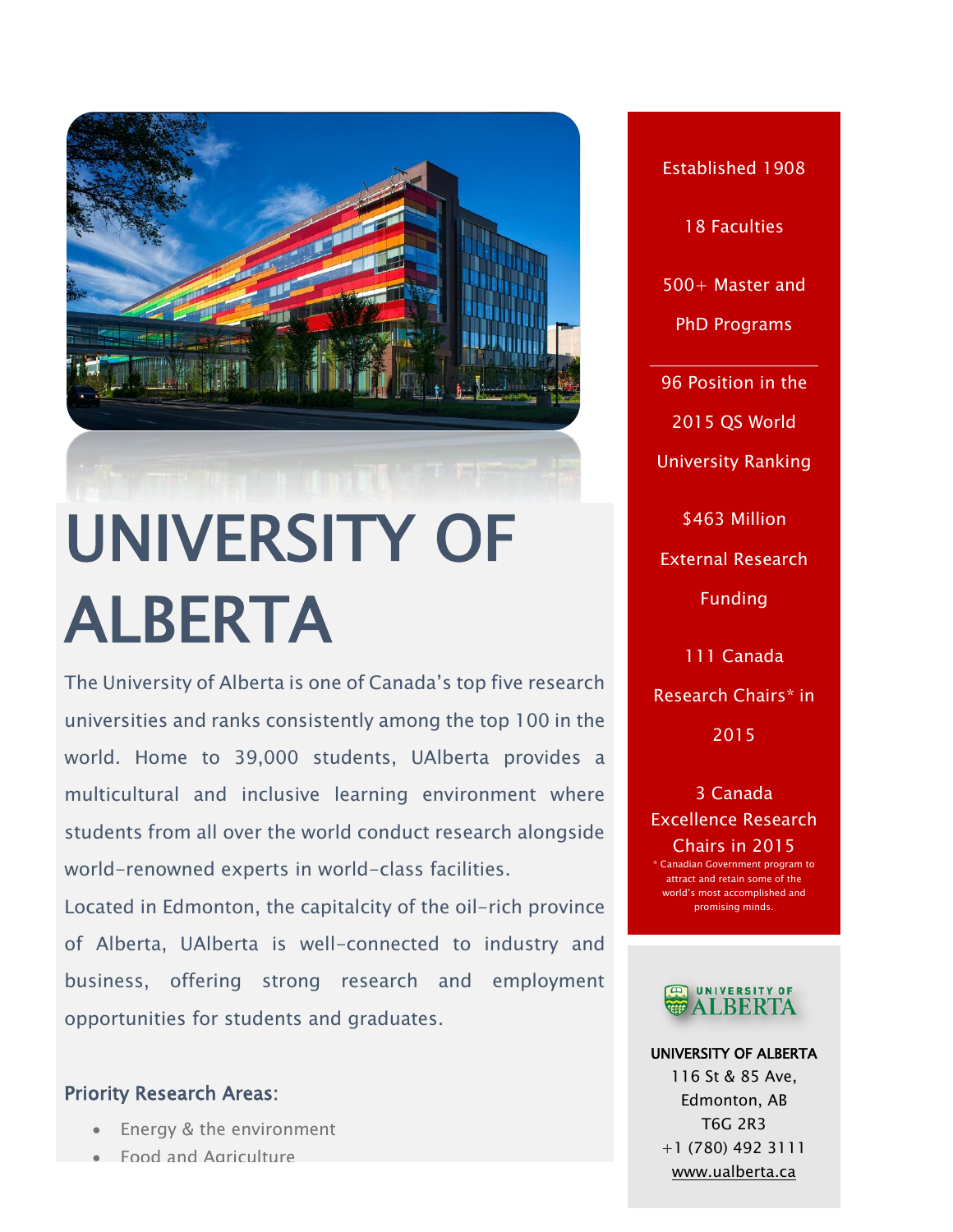# University of Alberta Highlights

[The UAlberta International Student Centre](http://www.iss.ualberta.ca/) offers specialized advising for international students, including immigration advising. In addition, the Centre offers special events and programming, including a 3-day orientation for new international students as well as a friendly airport greeting on arrival.

[UAlberta North Campus is home to Canada's National Institute for Nanotechnology,](http://www.nint-innt.ca/) one of only a few such facilities in the world. Labs include Canada's quietest research space, which allows for research at the nano-scale.

[The Physical Activity and Wellness \(PAW\) Centre is brand new](http://www.physedandrec.ualberta.ca/Facilities.aspx) and is available to UAlberta students with a ONEcard (student ID). It includes a world-class climbing wall, two work-out floors, a swimming pool, and more.

[The Li Ka Shing Institute of Virology](http://likashingvirology.med.ualberta.ca/) at UAlberta is home to some of the world's best researchers working to cure virus-based diseases.

[The Timms Centre](http://timmscentre.ca/) at UAIberta is Canada's leading theatre training facility, contains a 289-seat proscenium theatre, specialized lighting and tracking systems, video and sound equipment, all designed for student learning.

Edmonton, Alberta is known for supporting entrepreneurs and offers many resources for student startups: [Startup Edmonton;](http://www.startupedmonton.com/students/) [eHUB at UAlberta.](http://entrepreneurship.ualberta.ca/ehub)

**[Edmonton, Alberta is known as Canada's Festival City,](http://www.edmonton.ca/attractions_events/schedule-festivals-events.aspx) with over 300 festivals each** year held in all seasons, ranging from music to culture to food to carnivals and more.

UAlberta has Canada's 2<sup>nd</sup> [largest research library system,](https://www.library.ualberta.ca/) ranks first in volumes available per student thanks to a library consortium that arranges access to 10.6 million items, and provides access to more than one million electronic books and more than 1,500 electronic databases.

[The School of Public Health at UAlberta is Cana](https://uofa.ualberta.ca/public-health)da's first fully accredited, stand-alone faculty dedicated to public health with a focus on safety, wellness, and disease prevention.

[The Alberta Rocky Mountains](http://travelalberta.com/Places%20to%20Go/Regions/Canadian%20Rockies.aspx) are located just a few hours away from UAlberta, offering some of the most beautiful scenery in the world as well as the chance to see Canadian wildlife up close.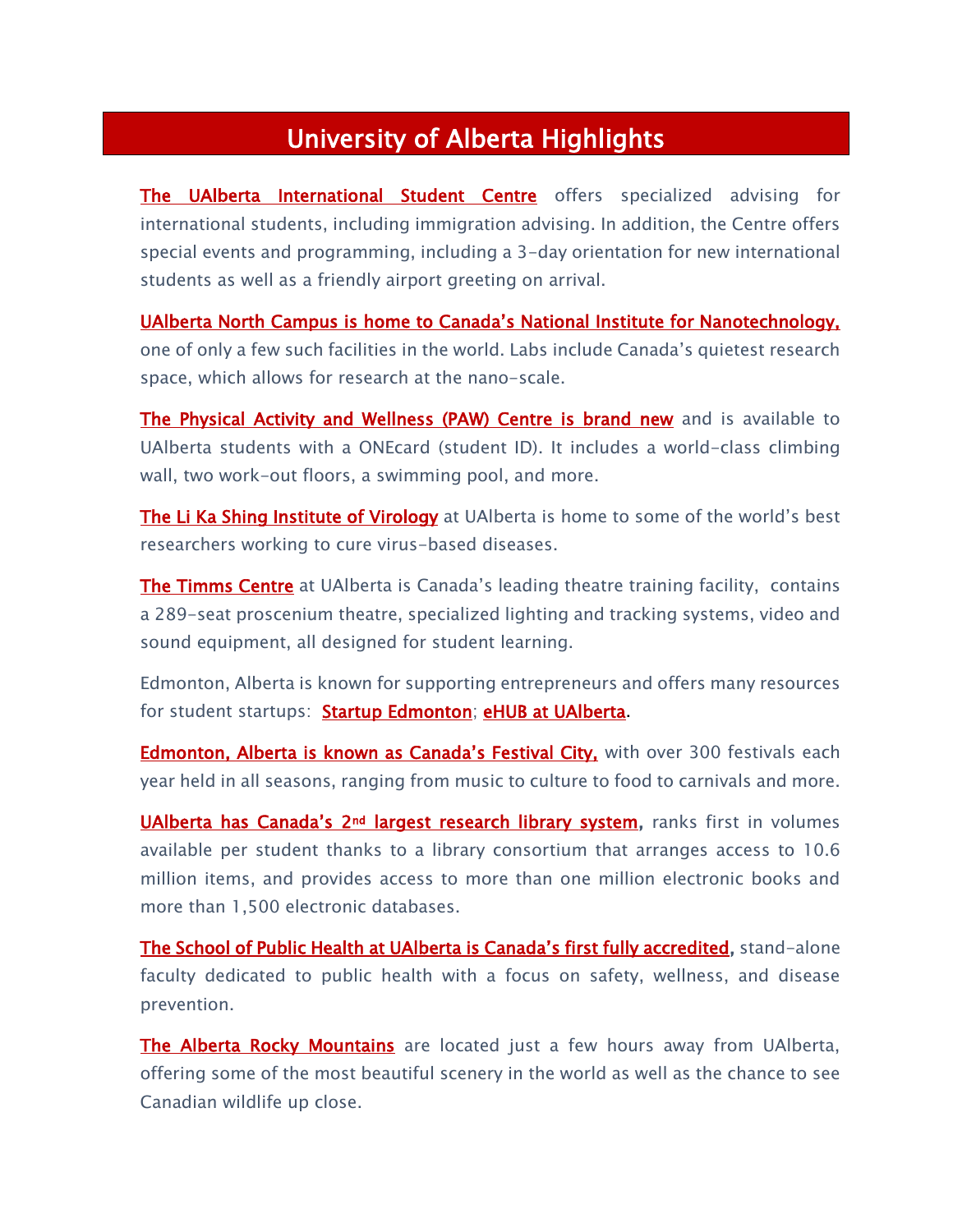# **University of Alberta**

### Priority Research Areas

#### Society and Culture

- o Education curriculum and pedagogy
- o measurement and assessment
- o integration of technology and science education
- o life-long learning
- o Human rights, political economy and government studies.



#### • Science and Technology

- o Advanced materials and surface sciences
- o nanotechnology and nanoscience's
- o Carbohydrate sciences, analytic, organic, and physical chemistry
- o Pure mathematics
- o Astronomy and astrophysics
- Energy and Environment Health and Wellness
	- o Resource geosciences, including seismic modeling and analysis;
	- o Geophysics of mining and mineral processing; catalytic, interfacial and transport engineering, geotechnical and geo-environmental engineering;
	- o Clean coal, oil sands and natural gas exploration, recovery, processing, with emphasis on mitigating environment impact; clean coal;
	- o Carbon capture; alternate energy sources; renewable energy sources - photovoltaics, wind, geothermal, fuel cells, fusion; unconventional and shale gas and oil;
	- o Mine waste technology; power systems and "smart grids" for distribution of renewable energy sources